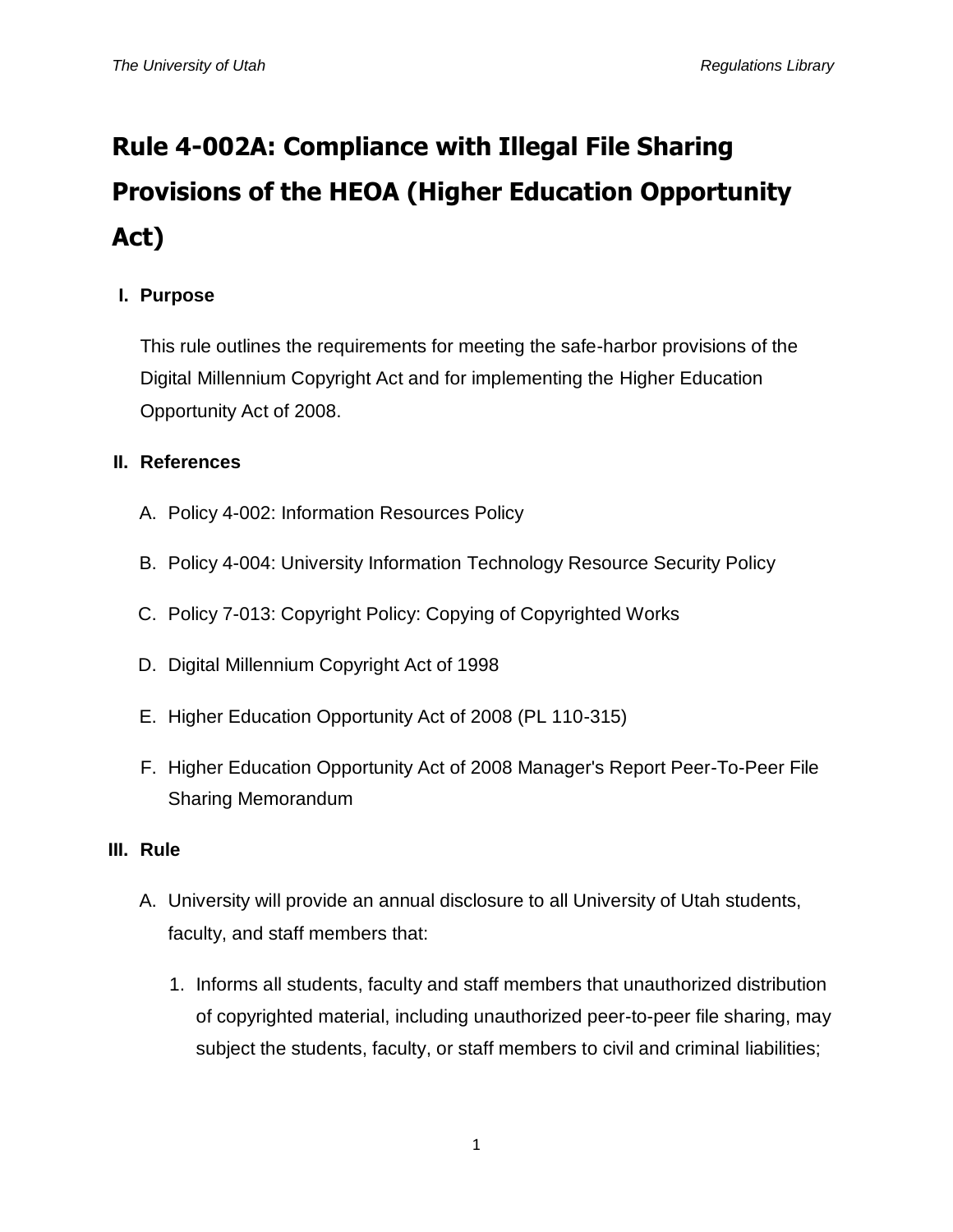- 2. Provides a summary of the penalties for violation of Federal copyright laws; and
- 3. A description of the University's policies with respect to unauthorized peer-topeer file sharing, including disciplinary actions that are taken against students, faculty, or staff members who engage in unauthorized distribution of copyrighted materials using the institution's information technology system.
- B. The University, under the direction of the Chief Information Officer or his or her designee :
	- 1. Shall develop plans to effectively combat the unauthorized distribution of copyrighted material, including through the use of a variety of technologybased deterrents.
	- 2. Will, to the extent practicable, suggest alternatives to illegal downloading or peer-to-peer distribution of intellectual property, as determined by the institution in consultation with the chief technology officer.
- C. Compliance with the Digital Millennium Copyright Act of 1998:
	- 1. Upon proper notification of a copyright infringement claim involving music, video, software or other digital material, the University will take appropriate steps to remove the offending content as quickly as possible, and notify the alleged infringer of the claim. Where possible, the following process will be followed:
		- a. Quarantine the offending computing device from the University network,
		- b. Redirect the user to a web page which will
			- i. explain the reason for the quarantine,
			- ii. provide instructions on what steps the user may take to resolve the copyright infringement problem, and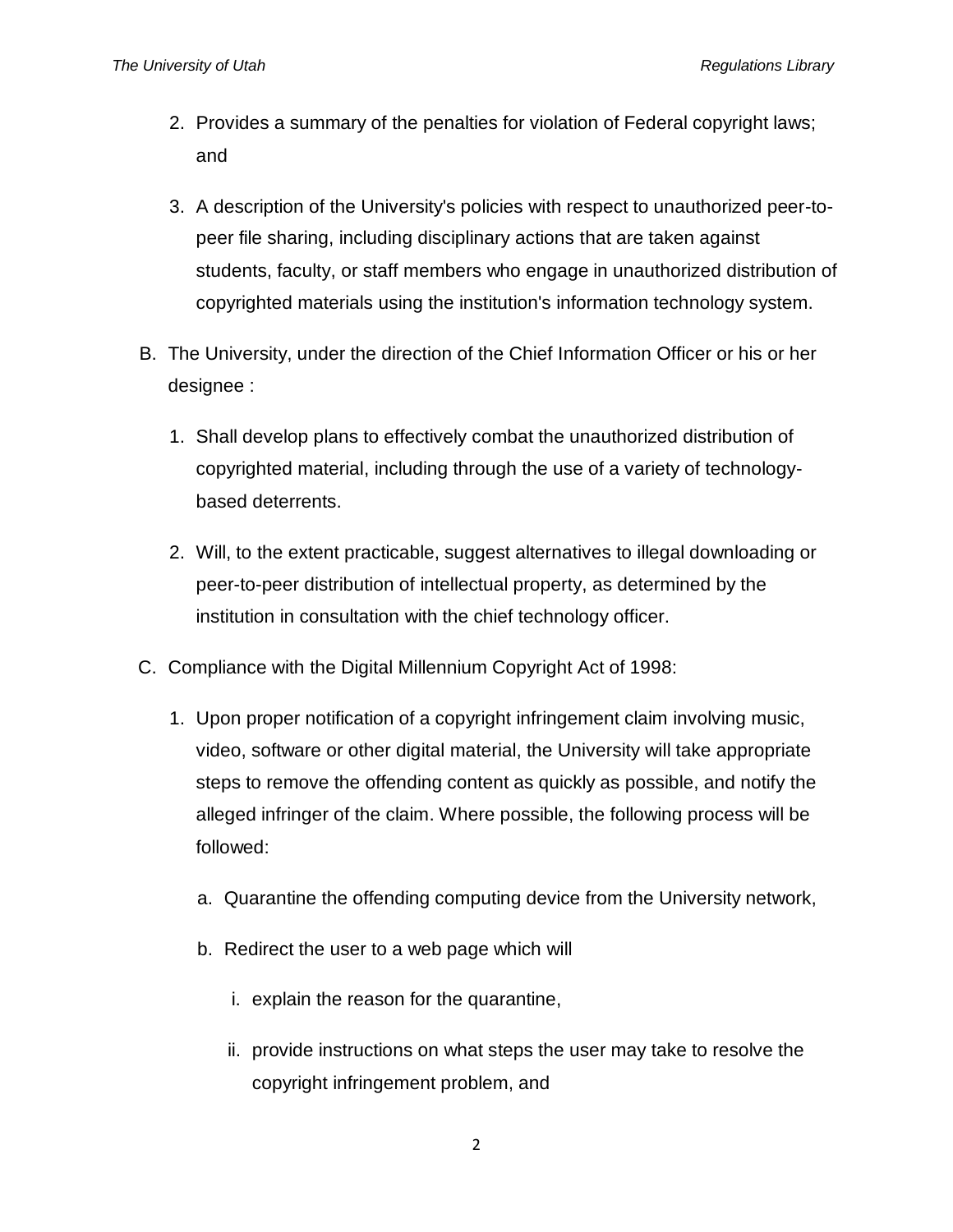- iii. provide an electronic form to the user which requires the user to acknowledge that they have received notice of a copyright infringement claim and that will take steps necessary to remove infringing materials from the University network.
- 2. Where possible, quarantine of a specific computing device does not result in the termination of user accounts.
- 3. A second or repeat offense by the same individual may result in termination of the end-user's account and/or disciplinary action in accordance with University Policy 5-111, Corrective Action and Termination Policy for Staff Employees, University Policy 6-316, Code of Faculty Rights and Responsibilities, or in accordance with University Policy 6-400, Code of Student Rights and Responsibilities.

#### **IV. Contacts**

Policy Officer: Chief Information Officer, 801-581-3100

Policy Owner: Chief Information Security and Privacy Officer, 801-587-9241

compliance@utah.edu

#### **V. History**

A. Current version: Revision 1

Effective date: August 30, 2010

Approved by the Academic Senate: June 1, 2010 and classified as academically significant.

Approved by the Academic Senate: August 30, 2010

Legislative History: [Cover memo](http://regulations.utah.edu/it/appendices_4/Rule4-002A_Rev1_memo.pdf)

B. Earlier version: